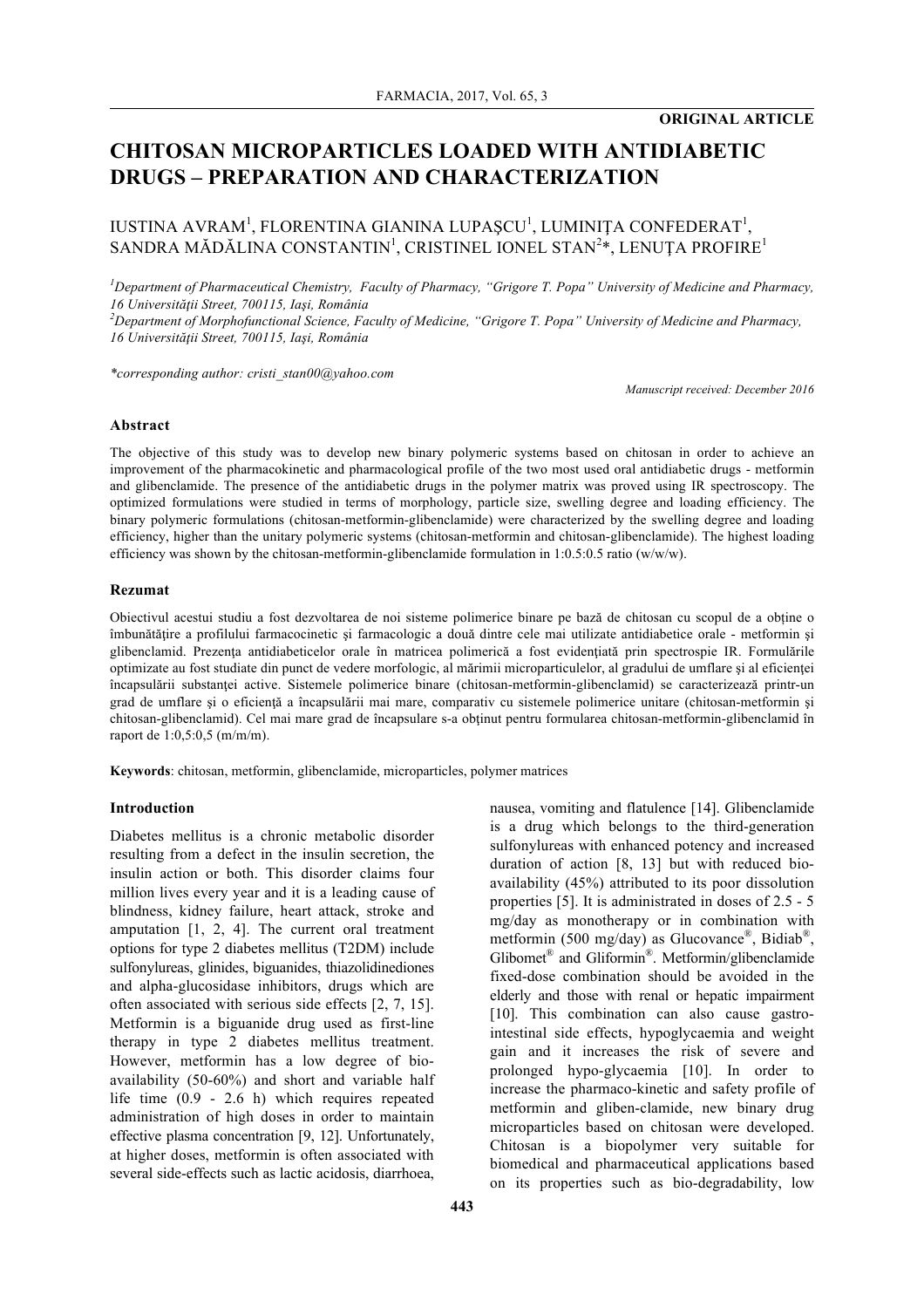toxicity, low immunogenicity and good biocompatibility [6]. The objective of this study was to develop new binary polymeric systems based on chitosan in order to achieve an improvement of the pharmacokinetic and pharmacological profile of the association between metformin and glibenclamide.

#### **Materials and Methods**

*Materials*. Chitosan medium molecular weight (CS), metformin hydrochloride, glybenclamide, acetic acid, sodium tripolyphosphate (TPP), dimethylsulfoxide (DMSO) were purchased from Sigma Aldrich Company.

## *Preparation of chitosan microparticles loaded with antidiabetic drugs*

The antidiabetic drugs (metformin, glibenclamide) were loaded into chitosan microparticles using ionic gelation method [11]. Briefly, the drugs were dissolved in the minimum volume (0.5 mL) of proper solvent (distilled water for metformin hydrochloride and DMSO for glibenclamide). The drug solutions were added into 3 mL of 1% chitosan solution in acetic acid. The mixture was stirred at room temperature for 3 h and then was dropped through a syringe needle (26 G) into 20 mL of 2% TPP solution in distilled water under stirring (325 rpm). The mixture was stirred again (200 rpm) at room temperature for 24 h. The formed beads: chitosan-metformin (CS-M), chitosan-glibenclamide (CS-G) and chitosanmetfomin-glibenclamide (CS-MG) were separated from the TPP solution and washed three times with distilled water and then dried at room temperature. In order to obtain high loading efficiency and stable microparticles, three concentrations for each drug have been used (30 mg, 22.5 mg and 15 mg), which means that the ratio between antidiabetic drug and chitosan was 1:1, 0.75:1 and 0.5:1 (w/w).

# *Chracterization of chitosan microparticles loaded with antidiabetic drugs*

*Fourier transform infrared (FT-IR) spectroscopy*. FT-IR spectra of chitosan and chitosan microparticles loaded with antidiabetic drugs were recorded using a Biorad FT-IR spectrometer FTS 575C in the range between  $4000 \text{ cm}^{-1}$  and  $500 \text{ cm}^{-1}$ , after 32 scans at a resolution of 4  $cm^{-1}$ . The spectra processing was carried out with the Horizon  $MB^{TM}$  FTIR Software. *Particle size measurements and morphology*. The size of the microparticles (in wet and dry state) was measured using a Zeiss (Axiotech) optical microscope (5 times magnification). The scanning electron microscopy technique (SEM) using a Desktop SEM

(Phenom, The Netherlands) was chosen to study the morphology of the microparticles.

*Swelling degree*. The swelling degree (SD) of the polymeric systems was performed in distilled water and simulated gastric fluid (SGF) at pH 1.6 and 37°C by measuring the microparticles weight as a function of time [11]. A sample of dried micropaticles  $(W_1)$  was place in distilled water and simulated gastric fluid respectively (SGF). At different times microparticles were removed from water and SGF respectively, filtered and weighed  $(W<sub>2</sub>)$ . The experiments were performed in triplicate and average values were calculated. The swelling degree at different times was calculated using the following formula:

$$
SD (%) = (W_2 - W_1)/W_1 \times 100
$$
 (1)

where:  $W_1$  = the weight of the dried microparticles;  $W_2$  = the weight of the swollen microparticles at different times.

*Loading efficiency*. The loading efficiency (LE %) of the antidiabetic drugs into chitosan microparticles was evaluated using a UV spectrophotometric method (UVIKNO XL, BIOTECH Instruments) [8, 12]. The content of drug (metformin, glibenclamide) in the TPP solution after removing the beads was calculated by measuring the absorbance of the solution at 233 nm (for metformin) and 300 nm (for glibenclamide) respectively, using the standard curve for each drug. The loading efficiency (%) was calculated using the following formula:

$$
LE\% = C_1/C_0 \times 100 \tag{2}
$$

where:  $C_0$  = the initial concentration of the antidiabetic drug;  $C_1$  = the antidiabetic drug concentration in the TPP solution.

#### **Results and Discussion**

*Fourier transform infrared (FT-IR) spectroscopy* The presence of the antidiabetic drugs in the polymer matrices has been proven by the FT-IR spectral data (Figure 1). The spectra of chitosan micropaticles revealed the following characteristic bands:  $1636 \text{ cm}^{-1}$  $(-CO-NH-NH<sub>2</sub>)$ , 1456 cm<sup>-1</sup> (CH<sub>2</sub>), 1040 cm<sup>-1</sup> (C-O-C) and  $1375 \text{ cm}^{-1}$  (CH<sub>3</sub>). The presence of metformin in the polymer matrix was proved by the following spectral bands (cm<sup>-1</sup>): 3367, 3294, 3150 (N-H); 1558, 1541 (-NH2); 1684 (-C=N); 1080, 1063, 1040 (C-N) and 2974, 2943  $(-CH_3)$ . The spectral bands at 3365, 3292, 3153 (N-H), 1624, 1558 (C=O); 1165 (SO<sub>2</sub>) and 737 (C-Cl)  $cm^{-1}$  were attributed to glibenclamide and the cross linking agent (TPP) was identified by spectral bands at 1219 cm<sup>-1</sup> (P=O) and 895 cm<sup>-1</sup> (P-O-P).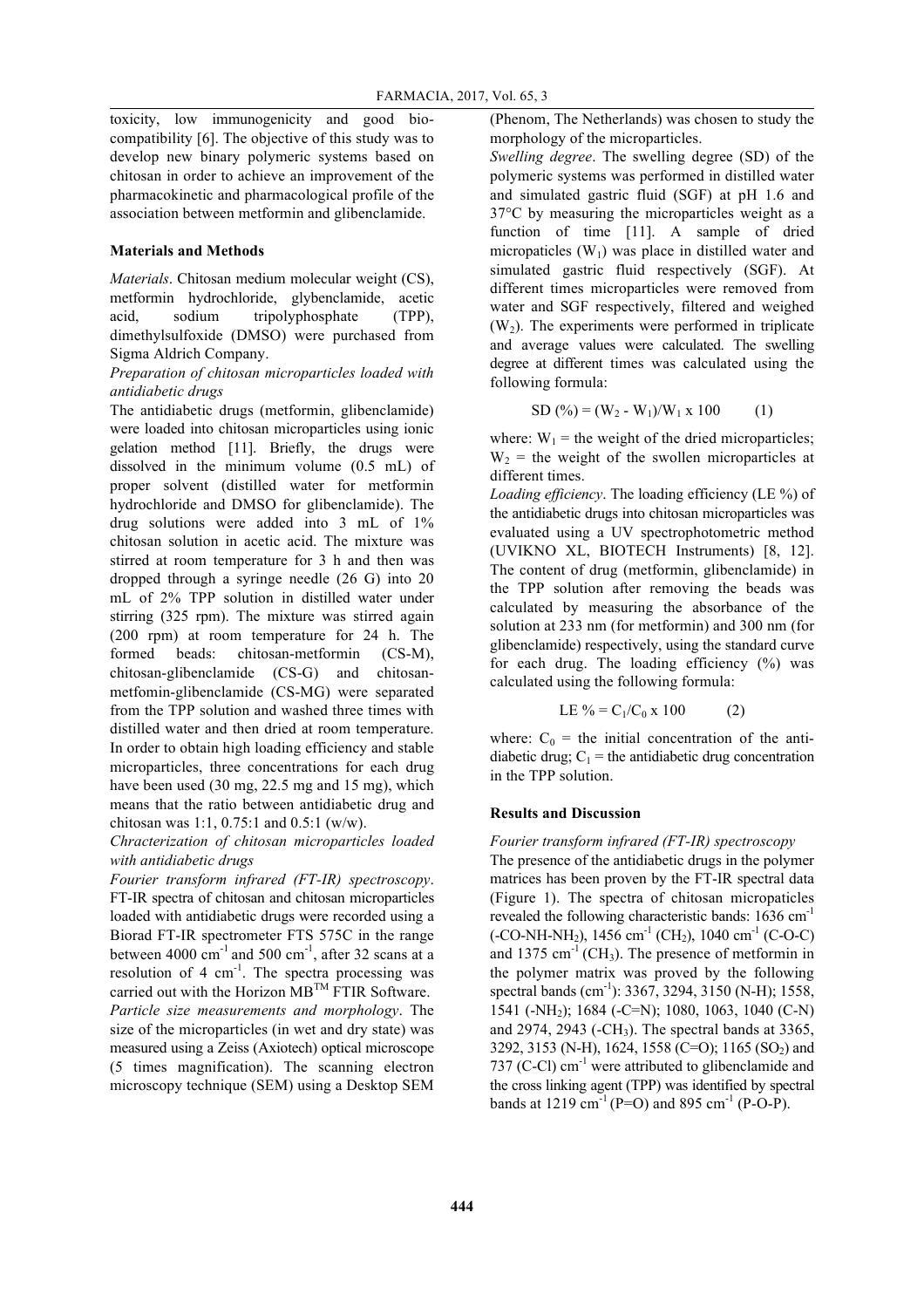FARMACIA, 2017, Vol. 65, 3



**Figure 1.**

The FT-IR spectra of the chitosan (CS) and of the loaded chitosan microparticle (CS-M, CS-G, CS-MG)

# *Particle size measurements and morphology*

The size of the chitosan loaded microparticles in wet and dry state and the data regarding their stability are presented in Table I. Stable microparticles were successfully formed at all chitosan-drug ratio used. This parameter is very important because it influences other characteristics of the beads such as swelling degree and loading efficiency. The size of the micro-particles ranged between 500 - 710 µm in wet state and between 300 - 480 µm in dry state. It was also observed that chitosan-metformin-glibenclamide micro-particles are larger than chitosan-metformin and chitosanglibenclamide microparticles respectively. The scanning electron microscopy (SEM) revealed that chitosan microparticles (CS) have a regular, spherical shape with smooth surface, whereas upon loading the compounds, the shape becomes irregular with rough surface (Figure 2).

**Table I**

| The characteristics of the chitosan-drug microparticles |  |  |
|---------------------------------------------------------|--|--|
|                                                         |  |  |

| Antidiabetic drug(s)    | <b>Ratio Drug:CS</b> | Particle size (µm) |                  |  |
|-------------------------|----------------------|--------------------|------------------|--|
|                         | (w/w)                | Wet                | Dry              |  |
| <b>Metformin</b>        | 1:1                  | $506.85 \pm 12.2$  | $306.4 \pm 8.9$  |  |
|                         | 0.75:1               | $686.92 \pm 9.30$  | $319.2 \pm 10.5$ |  |
|                         | 0.5:1                | $647.18 \pm 23.4$  | $348.1 \pm 6.4$  |  |
| <b>Glibenclamide</b>    | 1:1                  | $651.82 \pm 15.8$  | $368.3 \pm 10.9$ |  |
|                         | 0.75:1               | $644.67 \pm 10.4$  | $357.3 \pm 15.7$ |  |
|                         | 0.5:1                | $639.87 \pm 14.9$  | $379.4 \pm 8.6$  |  |
| Metformin/Glibenclamide | 1:1                  | $715.91 \pm 18.7$  | $482.4 \pm 13.5$ |  |
|                         | 0.75:1               | $709.45 \pm 16.2$  | $479.1 \pm 11.4$ |  |
|                         | 0.5:1                | $710.13 \pm 19.6$  | $482.5 \pm 6.3$  |  |



**Figure 2.** SEM micrographs for CS (A) and CS-M (B), CS-G (C) and CS-MG (D) systems

In distilled water, the chitosan-metformin (CS-M) microparticles showed a higher swelling degree  $(304 - 380\%)$  compared to chitosan  $(179\%)$ , while

for chitosan - glibenclamide (CS-G) systems the swelling degree was lower (53-106%) (Figure 3 A- $C$ ).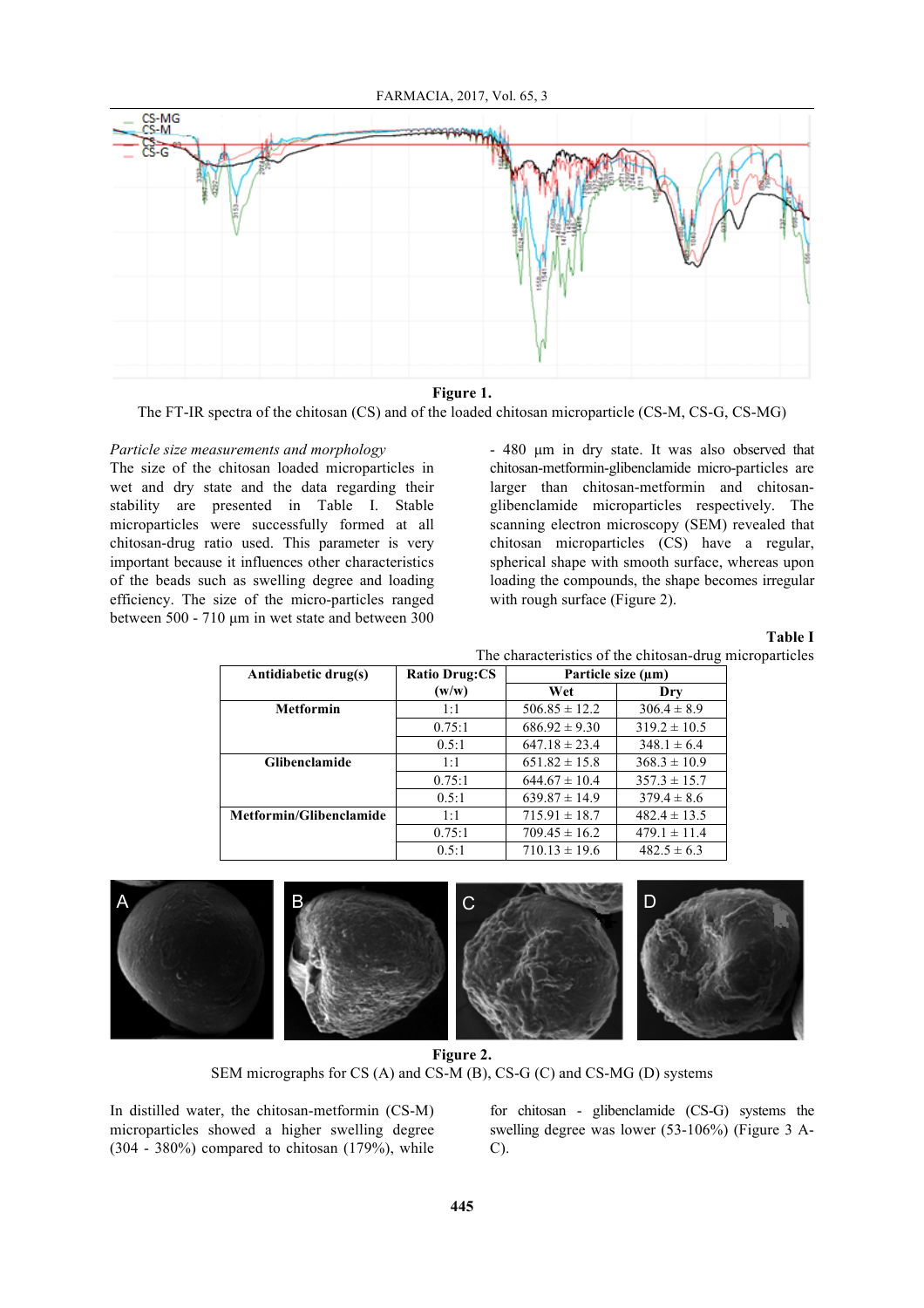

**Figure 3.**

The swelling degree of CS and CS-drugs: CS-M (A), CS-G (B), CS-MG (C) at different concentrations: 30 mg (a),  $22.5 \text{ mg}$  (b)  $15 \text{ mg}$  (c) in distilled water

The binary systems (chitosan-metformin-glibenclamide) showed the highest swelling degree, which ranged between 226% (30 mg:30 mg) to 310% (22.5 mg:22.5 mg) compared to chitosan (179%). The dynamic equilibrium was reached after 3 h and it remained at a constant value for about 8 h.

Also it was observed that the swelling degree of the unitary and binary systems was higher in SGF compared to the values recorded in distilled water (Figure 4 A-C).



The swelling degree of CS and CS-drugs: CS-M (A), CS-G (B), CS-MG (C) at different concentrations: 30 mg (a),  $22.5 \text{ mg}$  (b)  $15 \text{ mg}$  (c) in distilled water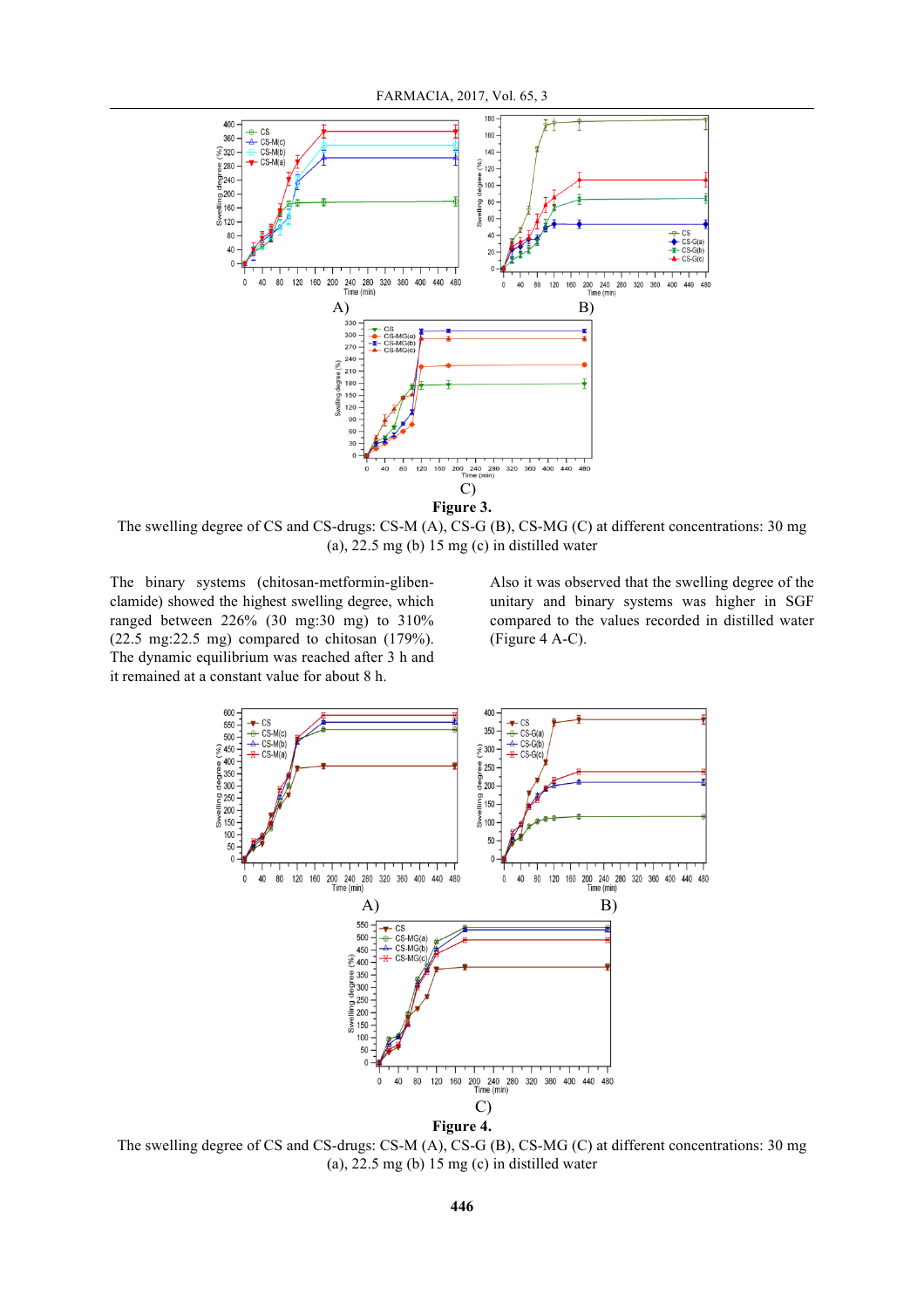For CS-M the swelling degree ranged between 530% (CS-Mc) and 590% (CS-Ma) while the values recorded for CS-G ranged between 116% (CS-Ga) and 239% (CS-Gc). For binary systems (CS-MG) the swelling degree ranged between 490% (CS-MGc) and 540% (CS-MGa).

*Loading efficiency*

The loading efficiency (LE) of the antidiabetic drugs in the chitosan microparticles, at different concentrations is shown in Figure 5. As it can be observed, glibenclamide is efficient if loaded into the matrix of chitosan, regardless of the used concentration (30 mg, 22.5 mg, 15 mg). For CS-G, the loading efficiency ranged between 96% (15 mg) and 98% (30 mg). For metformin the loading efficiency is inversely proportional to the used concentration, the highest value being obtained at a concentration of 15 mg (40%). This can be explained by the hydro-philic properties of metformin, which facilitate the release of the drug from the polymer matrix to the aqueous medium in which the cross-linking process performs. For the binary systems (chitosan-metforminglibenclamide), the loading efficiency was higher than the unitary systems (chitosan-metformin and chitosan-glibenclamide respectively) and inversely proportional to the used concentration. The highest percentage of the loading efficiency for metformin (51%) and glibenclamide (98%) was recorded at a concentration of 15 mg of each drug.





The loading efficiency (%) of metformin, glibenclamide, metformin-glibenclamide in chitosan polymer matrix at different concentrations

### **Conclusions**

New binary polymeric systems based on chitosanmetformin-glibenclamide have been developed and they were physico-chemical characterized in order to improve the pharmacokinetic and pharmacological profile of the used antidiabetic drugs. These polymeric systems showed improved swelling degree compared to chitosan and unitary polymeric systems, chitosan-metfomin and chitosan-glibenclamide. Also the loading efficiency of the antidiabetic drugs was higher for binary systems compared to unitary systems, which means that these formulations can be a good therapeutic alternative for the management of diabetes mellitus treatment.

### **Acknowledgement**

The scientific research was funded by "Grigore T. Popa" University of Medicine and Pharmacy Iaşi, under contract no. 30882/30.12.2014.

#### **References**

1. Alberti K.G., Zimmet P., Shaw J., Metabolic Syndrome-A new world-wide definition. A consensus

Statement from the International Diabetes Federation. *Diabetic Medicine*, 2006; 23: 469-480.

- 2. Bartoş D., Diaconu C., Bădilă E., Daraban A.M., Old and new in lipid lowering therapy: focus on the emerging drugs. *Farmacia*, 2014; 62(5): 811-823.
- 3. Bennett W.L., Odelola O.A., Wilson L.M., Bolen S., Selvaraj S., Robinson K.A., Bass E.B., Puhan M.A., Evaluation of guideline recommendations on oral medications for type 2 diabetes mellitus: a systematic review. *Ann. Intern. Med.*, 2012; 156(1Pt1): 27-36.
- 4. Buse J.B., Type 2 diabetes mellitus in 2010: individualizing treatment targets in diabetes care. *Nat. Rev. Endocrinol.*, 2011; 7(2): 67-68.
- 5. Butu A., Rodino S., Golea D., Butu M., Butnariu M., Negoescu C., Dinu-Pîrvu C.E., Liposomal nanodelivery system for proteasome inhibitor anticancer drug bortezomib. *Farmacia*, 2015, 63(2), 224-229.
- 6. Dash. M., Chiellini F., Ottenbrite R.M., Chiellini E., Chitosan - A versatile semi-synthetic polymer in biomedical applications. *Prog. Polym. Sci.*, 2011; 36: 981-1014.
- 7. Derosa G., Maffioli P., Effects of thiazolidinediones and sulfonylureas in patients with diabetes. *Diabetes Technol. Ther.*, 2010; 12(6): 491-501.
- 8. Dora C.P., Singh S.K., Kumar S., Datusalia A.K., Deep A., Development and characterization of nanoparticles of glibenclamide by solvent displacement